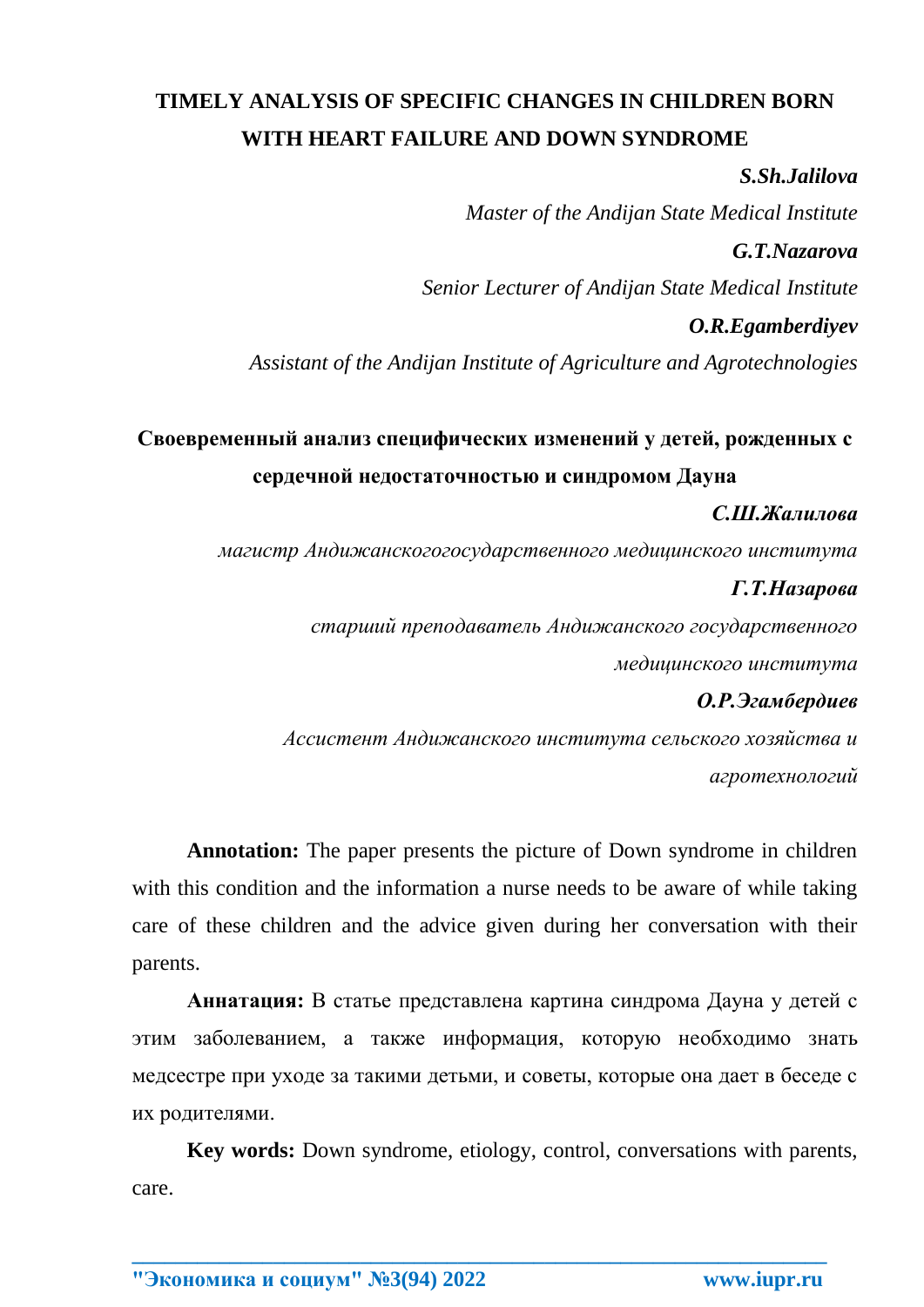**Ключевые слова:** синдром Дауна, этиология, контроль, беседы с родителями, уход.

*Introduction.* Down syndrome was first described in 1866 by British scientist John Langdon Down, and its chromosomal origin was substantiated in 1959. According to statistics, one child out of 700-800 newborns is born with Down syndrome. This ratio is the same in different countries, climatic zones, social strata. It does not depend on the lifestyle of the parents, their health, age, bad habits, nutrition, wealth, education, skin color or nationality. Boys and girls are born with the same frequency. Parents at the same time have a normal set of chromosomes.

Each cell of the body of an ordinary person contains 46 chromosomes, making up 23 pairs. The process of formation of germ cells containing 23 chromosomes is called meiosis. The human body is extremely complex, and when a new life is born, deviations sometimes occur in the process of meiosis. If the chromosomal set of the fetus differs from the usual, then this entails certain consequences. For example, in a fertilized cell, there are not 46, but 47 chromosomes. In this case, in the process of meiosis, one of the paternal or maternal chromosomes - the twenty-first - formed the so-called trisomic zygote, and trisomy 21 arose, that is, Down syndrome.

It is impossible to accurately predict what a child will become when he grows up. This applies equally to any newborn, including a baby with Down syndrome. It is important to remember that such a baby, despite certain features, will develop, begin to coo and laugh, crawl and walk, communicate with his parents and other people, express joy and sadness. He will learn to eat and drink, wash and go to the toilet, dress and undress, help around the house, protect himself and take care of others, find friends and hobbies. It is very important that children with Down syndrome attend kindergarten and then school. And recent years are characterized by the fact that children have this opportunity. The presence of an extra chromosome causes a number of specific features inherent in most people with Down syndrome. I would like to draw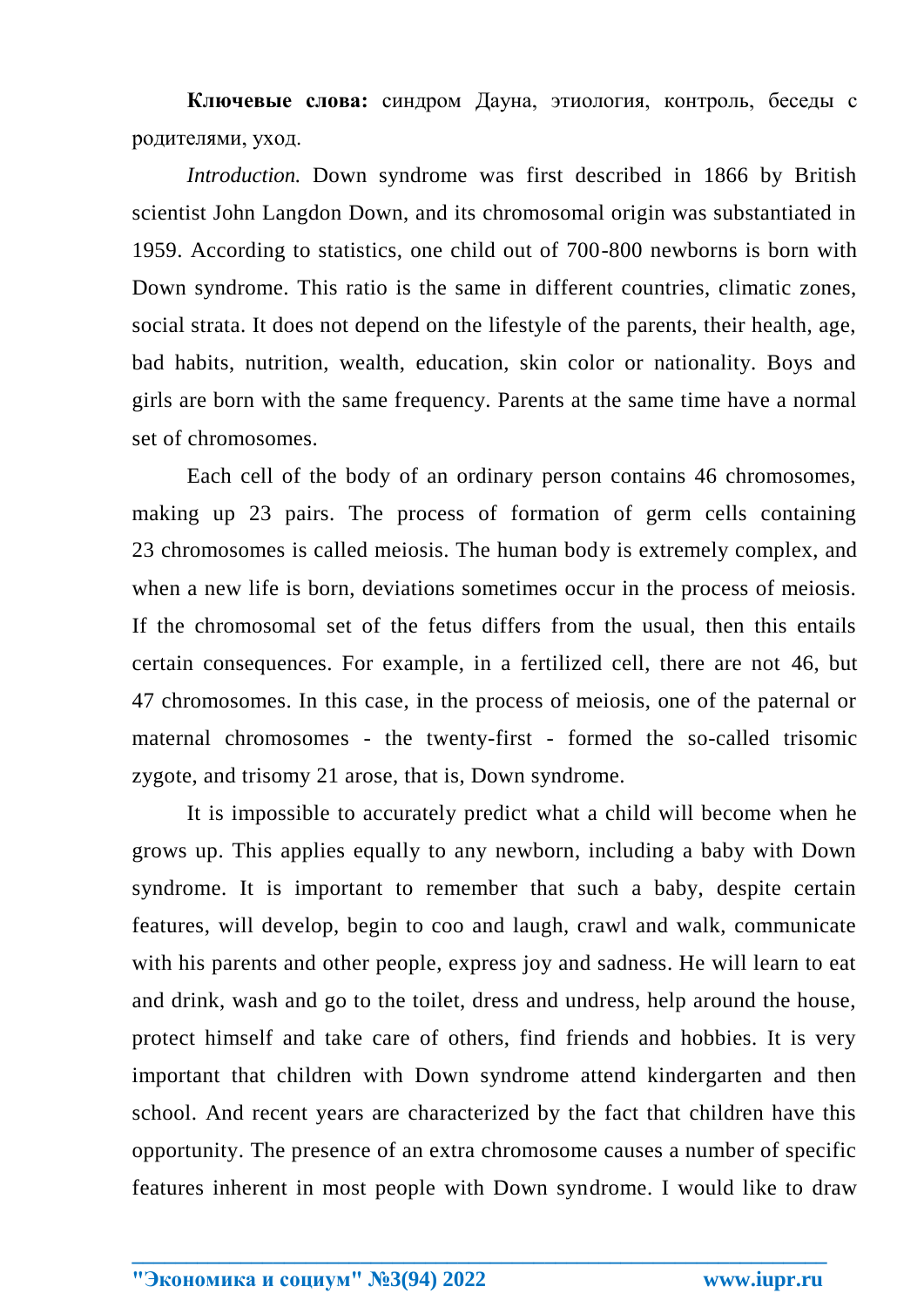the attention of parents to certain aspects of the growth and development of a child with Down syndrome, since some features and problems can go unnoticed for a long time and have a negative impact on the development of the baby. Knowing about such "weak points", parents can keep them under control and seek help from specialists in a timely manner, create conditions for preventing their consequences.

Features of the structure of the head, face and body: The head of children with Down syndrome may be somewhat flattened at the back. A little later than in other babies, the fontanel may close. Later closure of the fontanel does not require any additional measures. The nasal passages can be narrow, so they are often clogged with mucus, and then the child breathes with his mouth open. With such breathing, the mucous membrane of the mouth and lips dries out and increases the risk of new respiratory diseases. It is very important to keep the child's nose free of mucus and to encourage the child to breathe properly from an early age. You can help this by washing your nose with a pipette or a syringe without a needle, filling them with saline or boiled water with the addition of salt at the rate of 1 tsp. salt per liter of water. A small mouth, a high and narrow palate, a relatively large tongue, reduced muscle tone in the face and mouth lead to the fact that children stick out their tongue.

There are simple measures that help eliminate this feature by teaching the child to keep the tongue in the mouth. For this purpose, the following methods and techniques are used: Massage of the muscles of the face and oral cavity Proper organization of feeding: sucking - strengthens the circular muscle of the mouth and tongue; biting - teaches the child to put the tongue in the mouth; chewing food forms lateral movements of the tongue (as opposed to movements back and forth, as happens with sucking). Proper use of a spoon allows you to slide your tongue into your mouth, and drinking from a cup teaches you to close your mouth and swallow saliva. Arms and Legs The limbs of a baby with Down syndrome may be slightly shorter than those of a normal child. The fingers and toes are also shorter. The palms are quite wide, they are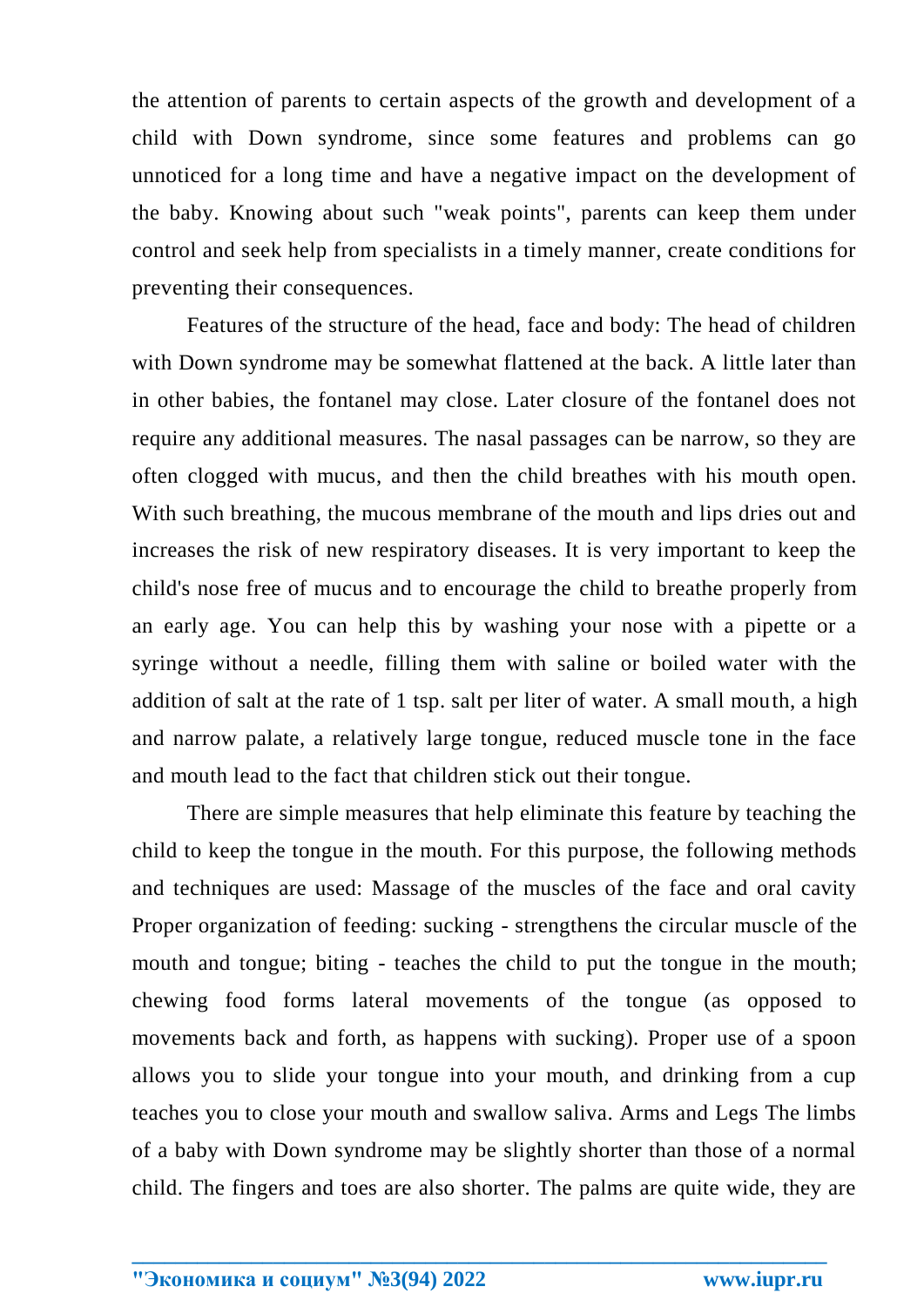often crossed by solid transverse lines-folds, the little fingers on the hands can be slightly curved. All these features are successfully compensated by special classes for the development of fine motor skills.

Growth Newborn babies with Down Syndrome are slightly smaller than normal babies and the growth curves for normal babies used in our clinics are not suitable for them. A child with Down syndrome grows and gains weight differently. Growth rate varies with age. Decreased muscle tone and excessively mobile joints Virtually all children with Down syndrome have reduced muscle tone. In medicine, this phenomenon is called hypotension. With hypotension, the muscles are relaxed, and it is more difficult for the child to move actively, so it is very important to take the child in his arms, give him a maternal massage, and play outdoor games.

The so-called active type gymnastics is very effective when the child himself is active, and not a specialist. Special gymnastics (kinesiotherapy) for children with Down syndrome was developed by the Dutch physiotherapist and author of the methodology for promoting the motor development of children with Down syndrome Peter Lauteslager. With regular exercises that stimulate motor development, with age, hypotension is compensated by developing balance and strengthening muscles.

We can speak about the prevention of Down syndrome only from the standpoint of reducing possible risks, since the probability of having a sick child exists in any couple. Obstetrician-gynecologists advise women not to delay pregnancy until a later age. Predicting the birth of a child with Down syndrome is intended to help genetic counseling of families and the system of prenatal screening.

#### **References**

1. Dr. Gonul Kobal, Ankara University. Developmental characteristics of children with Down syndrome ("Choluk Chocuk" magazine, edition: 35).

2. Dr. Bulent Üstündağ. Chromosome. New Asian Publications, Istanbul (1994).